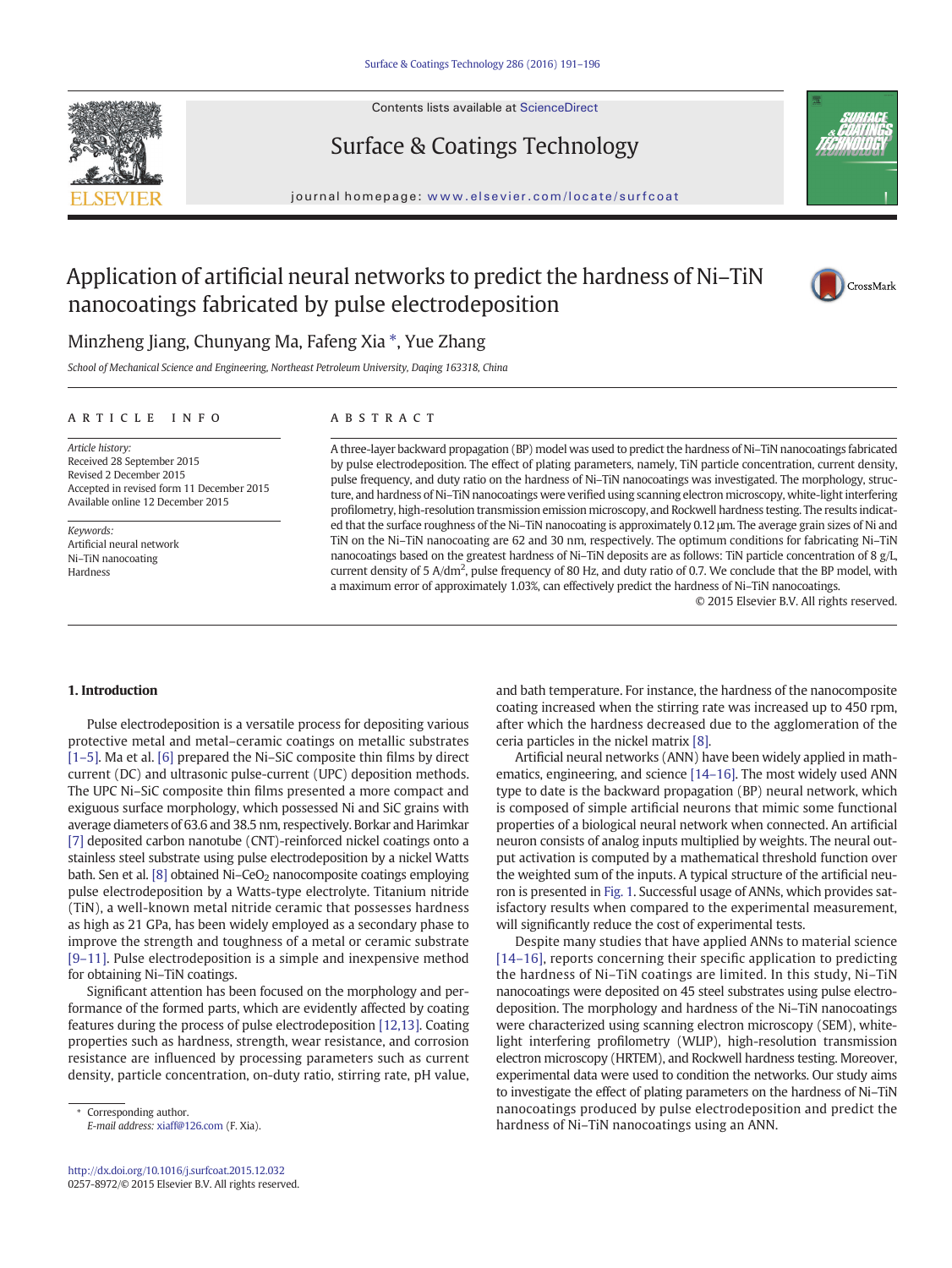<span id="page-1-0"></span>

#### 2. Experimental methods

#### 2.1. Sample preparation

Ni–TiN coatings with thickness of approximately 70 μm were deposited on 30 mm  $\times$  20 mm  $\times$  5 mm 45 steel substrates by pulse electrodeposition. The 45 steel substrates are purchased from Anben Iron and Steel Group Corporation, which consist of 98.13% Fe, 0.42% C, 0.17% Si, 0.58% Mn, 0.25% Cr, 0.25% Ni, and 0.2% Cu. A schematic of a basic pulse electrodeposition cell is shown in Fig. 2. The 45 steel substrates were used as cathodes, and were mechanically polished with a 0.15 μm surface finish. A similar dimension of pure nickel (99.9%) plate (Baoji Gold Borui Industry Co., Ltd., Baoji Shaanxi, China) was used as the anodes. The composition of the electrolyte for obtaining electrodeposited Ni–TiN nanocoatings was as follows: 200 g/L nickel sulfate, 50 g/L nickel chloride, 25 g/L boric acid, and 2 g/L to 10 g/L TiN particles (approximately 30 nm). The plating solution temperature was kept at 45 °C and pH 5. The parameters for electrodepositing Ni–TiN nanocoatings are shown in Table 1.

#### 2.2. Sample characterization

The thickness and the surface morphology of the coatings were observed using SEM (JSM-6460LV, JEOL Co., Ltd., Mitaka, Tokyo, Japan). The roughness of the Ni–TiN nanocoatings was quantified using a MicroXAM white light interferometer (KLA-Tencor Co., Ltd., Beaverton, Oregon, USA). The amplitude was characterized by the root-meansquare roughness parameter Rq, which was calculated as the standard deviation of the height of each point on the surface relative to the average value. For each sample, Rq over ten different regions with an area of  $900 \pm 10$  μm  $\times$  700  $\pm$  5 μm was measured, and the average value of Rq was calculated. The microstructure of the coatings was observed with a HRTEM (Tecnai-G2-20-S-Twin, FEI Co., Ltd., Columbia, Maryland, USA). Prior to HRTEM observation, the sample was mechanically polished to a 100 μm thickness, sequentially thinned to a 90 nm thickness by using



Fig. 2. Schematic of the pulse electrodeposition process.

Plating parameters for preparing Ni–TiN nanocoatings.

| Parameters                         |    |
|------------------------------------|----|
| TiN particle concentration $(g/L)$ | 8  |
| Current density $(A/dm^2)$         | 5  |
| Pulse frequency (Hz)               | 80 |
| Duty ratio                         | 06 |
| Electroplating time (min)          | 90 |

an ion beam thinner, and rinsed with ethyl alcohol. The hardness of the Ni–TiN coating was determined using a standard microhardness tester (HVS–1000, Dongguan Pengzhan Electronic Instrument Co., Ltd., Dongguan Guangdong, China). The Vickers microhardness values were determined in certain intervals (5 mm) from the surface of the coating to the substrate, with a minimum of five measurements for each depth. The crystal structure of the Ni–TiN coating was determined by using X-ray diffraction (XRD, Philips D5000). Scans were recorded over the range of  $2\theta = 20 - 100^{\circ}$  at an operating target voltage of 40 kV and tube current of 100 mA with a scan step of 0.05°. Using the Scherrer equation, the average grain size could be calculated as follows:

$$
D = \frac{180K\lambda}{\pi\sqrt{\beta^2 - \omega\cos\theta}}\tag{1}
$$

where  $D$  is the diameter of the particles,  $K$  is the figure factor of the grains (K = 0.89),  $\lambda$  is the wavelength ( $\lambda$  = 0.15418 nm),  $\beta$  is the width of the diffraction peak at half height,  $\theta$  is the Bragg angle, and  $\omega$ is the standard full width at half maximum.

#### 2.3. Artificial neural networks and structure

In this paper, a three-layer BP model is used as the network model. [Fig. 3](#page--1-0) shows the framework of this model, which comprises input, hidden, and output layers. The basic unit in the network is the neuron; the neurons are connected with each other by weighting factors. TiN particle concentration  $(c)$ , current density  $(i)$ , pulse frequency  $(f)$ , and duty ratio  $(t)$  are used as inputs, and the hardness is considered to be the final output of the neural network model. Inputs and outputs are normalized within the range of 0 to 1 [\[17\].](#page--1-0) The output  $y_i$  produced by neuron *i*, in layer L, is described as follows:

$$
y_i = f\left(\sum_{j=1}^n W_{ij} + b\right) \tag{2}
$$

where  $f$  is the activation function;  $n$  is the number of elements in the layer  $L - 1$ ; *b* is the offset or bias of the activation function; and  $W_{ii}$  is the weight associated with the connection between neuron  $i$  in layer  $L$ and neuron *j* in layer  $L - 1$ , which has an output of  $w_i$ .

The error for the BP model is expressed by the following relationship:

$$
Error = \frac{1}{NT} \sum_{m=1}^{T} \sum_{n=1}^{N} [x_i(m) - y_i(m)]^2
$$
 (3)

where N is the number of outputs, T is the number of training sets,  $x_i$  is the desired output, and  $y_i$  is the network output.

#### 3. Results and discussion

#### 3.1. Microstructure analysis of Ni–TiN nanocoatings

A group of Ni–TiN nanocoating samples was produced at  $c = 8$  g/L,  $i = 5$  A/dm<sup>2</sup>,  $f = 80$  Hz, and  $t = 0.6$ , which are used to observe the microstructure. [Fig. 4](#page--1-0) shows the cross-sectional SEM image of a Ni–TiN